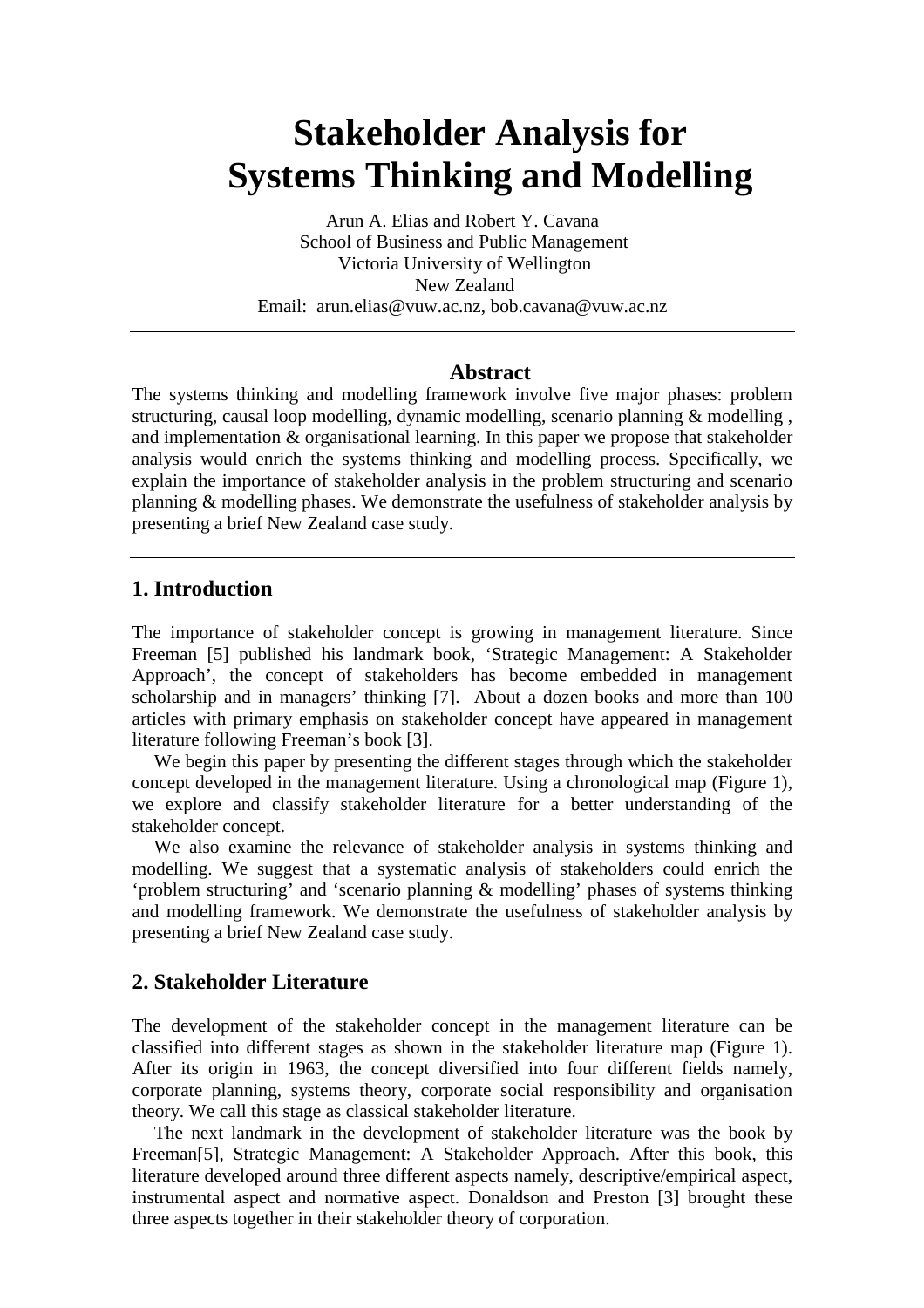Further, the stakeholder literature started spreading its wings to interesting areas like dynamics of stakeholder and stakeholder theories. Several empirical studies were also conducted to validate the theoretical claims relating to the stakeholder concepts.

A detailed description of this literature map is available in the paper by Elias, Cavana & Jackson [4]. But for the scope of this paper we discuss three important stages in the development of this literature, namely, classical stakeholder literature, strategic management: a stakeholder approach and dynamics of stakeholders.



Figure 1: Stakeholder Literature Map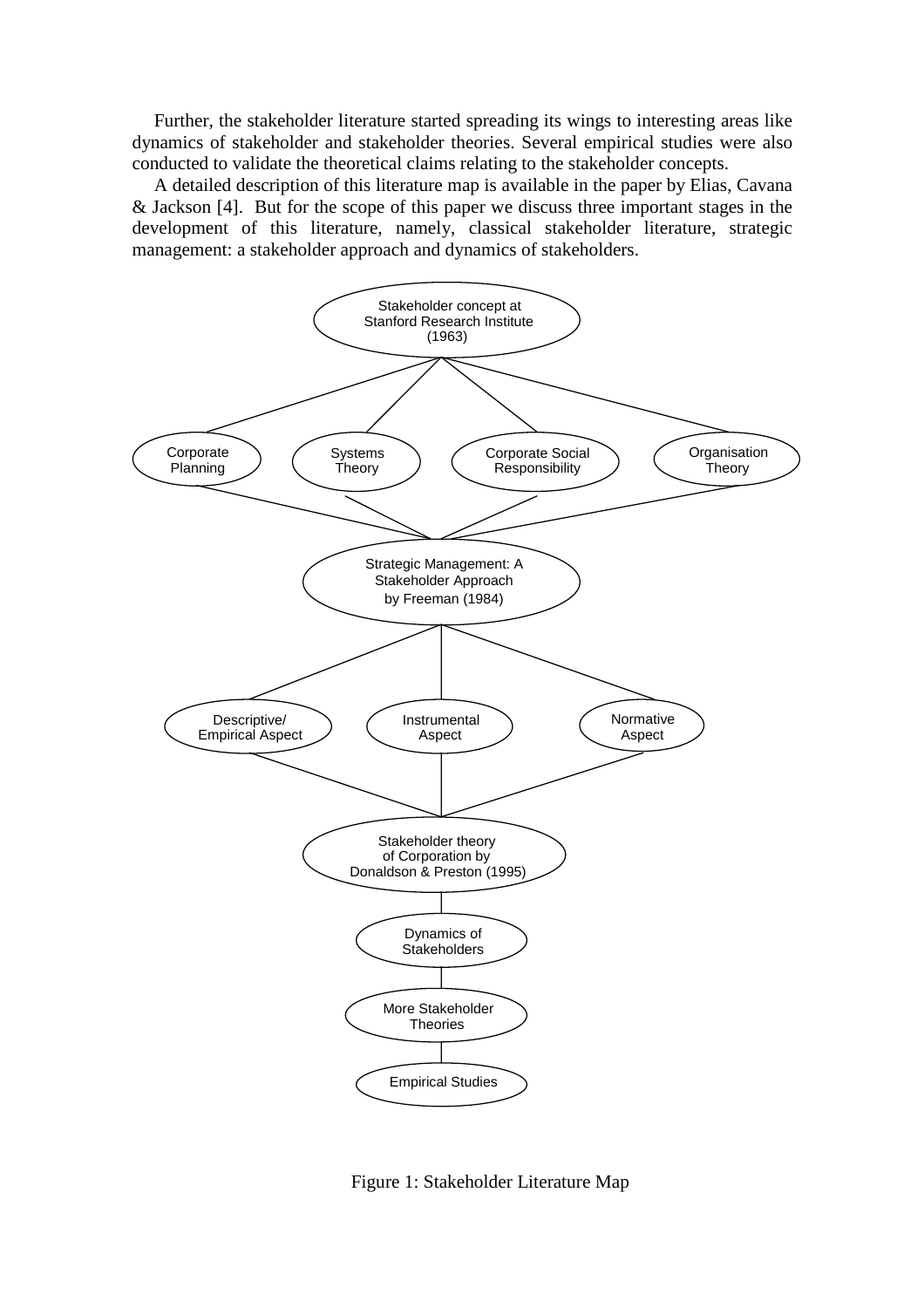## **2.1 Classical Stakeholder Literature 1**

The origin of 'stakeholder' in management literature can be traced back to 1963, when the word appeared in an international memorandum at the Stanford Research Institute (cited in Freeman [5]). Stakeholders were defined as *'those groups without whose support the organisation would cease to exist'*. The core concept, in other words was 'survival'; without the support of these key groups, the firm will not survive.

During its formative stage, stakeholder theory itself had to fight for survival, when Ansoff (1965) in his classic book 'Corporate Strategy' argued for the rejection of stakeholder theory. According to him 'responsibilities' and 'objectives' were not synonymous but were made one in stakeholder theory.

By the 1970's stakeholder concepts began to surface in the strategic planning literature. Taylor (1971) predicted that the importance of stockholders would diminish and that, in the 1970's, businesses would be run for the benefit of other stakeholders too. King and Cleland (1978) came up with a method of analysing stakeholders in project management. Hussey and Langham (1978) developed a model of the organisation and its environment with stakeholders and used it in the corporate planning process.

Systems theorists also contributed to the development of the stakeholder literature in the 1970's. Ackoff (1974) developed a methodology for stakeholder analysis of organisational systems. He argued that stakeholder participation is essential for system design and the support and interaction of stakeholders would help in solving many societal problems. Churchman (1968) also contributed by developing systems theory to address social issues in an open systems point of view. The systems model of stakeholders emphasised participation and argued that problems should not be defined by focussing or analysis, but by enlarging or synthesising.

Many researchers were also concerned with the social responsibility of business firms. Post (1981) categorised the main lines of research in this area, covering many ideas, concepts and techniques (Sethi, 1971; Votaw & Sethi, 1974, Preston, 1979). The distinguishing feature of this literature is that the concept was used to include nontraditional stakeholders who were having adversarial relationships with the firm. The sub discipline of management called 'business and society' developed by researchers at the School of Management at Berkley (Votaw, 1964; Epstein, 1969) and Harvard Business School (Ackerman, 1975; Murray, 1976) argued for responsiveness instead of responsibility.

In the organisation theory literature, Rhenman (1968) used the term stakeholders explicitly to designate the individuals or groups which depend on the company for the realisation of their personal goals and on whom the company is dependant. Pfeffer and Salancik (1978) constructed a model of organisation -environment interaction and claimed that the effectiveness of an organisation derives from the management of demands, particularly the demands of interest groups.

Thus, classic stakeholder theory originated on the concept of survival, falls into four groups namely, corporate planning, systems theory, corporate social responsibility and organisational theory [5].

#### **2.2 Strategic Management: A Stakeholder Approach**

l

Researchers in the stakeholder field differ in their worldview on stakeholder concepts, but most of them acknowledge Freeman's [5] book 'Strategic Management: A

<sup>&</sup>lt;sup>1</sup> All references in Classical Stakeholder literature section can be obtained from Freeman [5].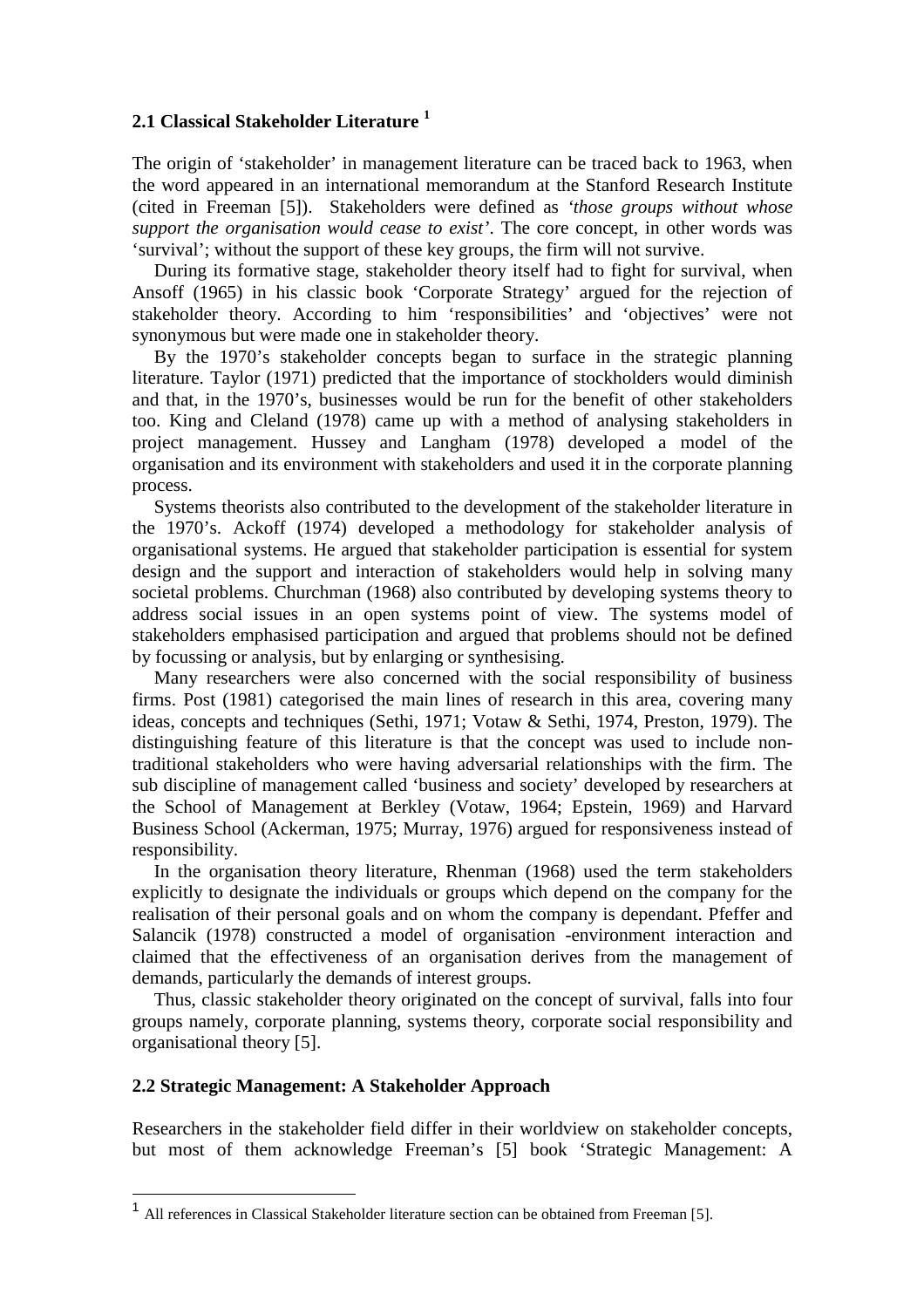Stakeholder Approach' as a landmark in stakeholder literature. In his book, Freeman defines stakeholders as *'any group or individual who can affect or is affected by the achievement of the firm's objectives'*.

He proposed a framework, which fits three levels of stakeholder analysis - rational, process and transactional. At the rational level, an understanding of 'who are the stakeholders of the organisation' and 'what are their perceived stakes' is necessary. As a technique, Freeman uses a generic stakeholder map as a starting point. It is also possible to prepare a stakeholder map around one major strategic issue. As the next step, a stakeholder chart is prepared by identifying specific stakeholders based on the stakeholder map. Further, the stakes of the specific stakeholder groups is identified and analysed. He also uses a two dimensional grid as an analytical device to depict an organisation's stakeholders. The first dimension categorises stakeholders by interest or stake and the second dimension is in terms of power. He makes the grid more realistic by improving on the classical stakeholder grid to prepare a real world stakeholder grid.

At the process level, it is necessary to understand how the organisation either implicitly or explicitly manages its relationships with its stakeholders, and whether these processes fit with the rational stakeholder map of the organisation. According to Freeman, existing strategic processes that work reasonably well could be enriched with a concern for multiple stakeholders. For this purpose, he uses a revised version of Lorange's schema for strategic management processes.

At the transactional level, we must understand the set of transactions or bargains among the organisation and its stakeholders and deduce whether these negotiations fit with the stakeholder map and the organisational processes for stakeholders. According to Freeman successful transactions with stakeholders are built on understanding the legitimacy of the stakeholder and having processes to routinely surface their concerns.

Broadly, the emphasis of Freeman's book is to construct an approach to management that takes the external environment into account in a systematic way. He provides a solid theoretical basis for the understanding of the stakeholder concept and paved the way for extensive future research in the field.

#### **2.3 Dynamics of Stakeholders**

Another interesting characteristic of the stakeholder concept is the dynamics of stakeholders. Over time, the mix of stakeholders may change. New stakeholders may join and wish to be included in any considerations, while others may drop out, through no longer being involved in the process.

The concept of the dynamics of stakeholders was acknowledged by Freeman [5], and according to him, in reality stakeholders change over time, and their stakes change depending on the strategic issue under consideration. Alkhafaji [2] also contributed to the understanding of this concept. To explain the dynamics, he defined stakeholders as the 'groups to whom the corporation is responsible'.

Another notable work on this concept was by Mitchell, *et al* [7]. They proposed that classes of stakeholders can be identified by the possession or attributed possession of one or more of three relationship attributes: power, legitimacy and urgency. By including urgency as an attribute, a dynamic component was added to the process whereby stakeholders attain salience in the minds of managers. By combining these attributes they generated a typology of stakeholders.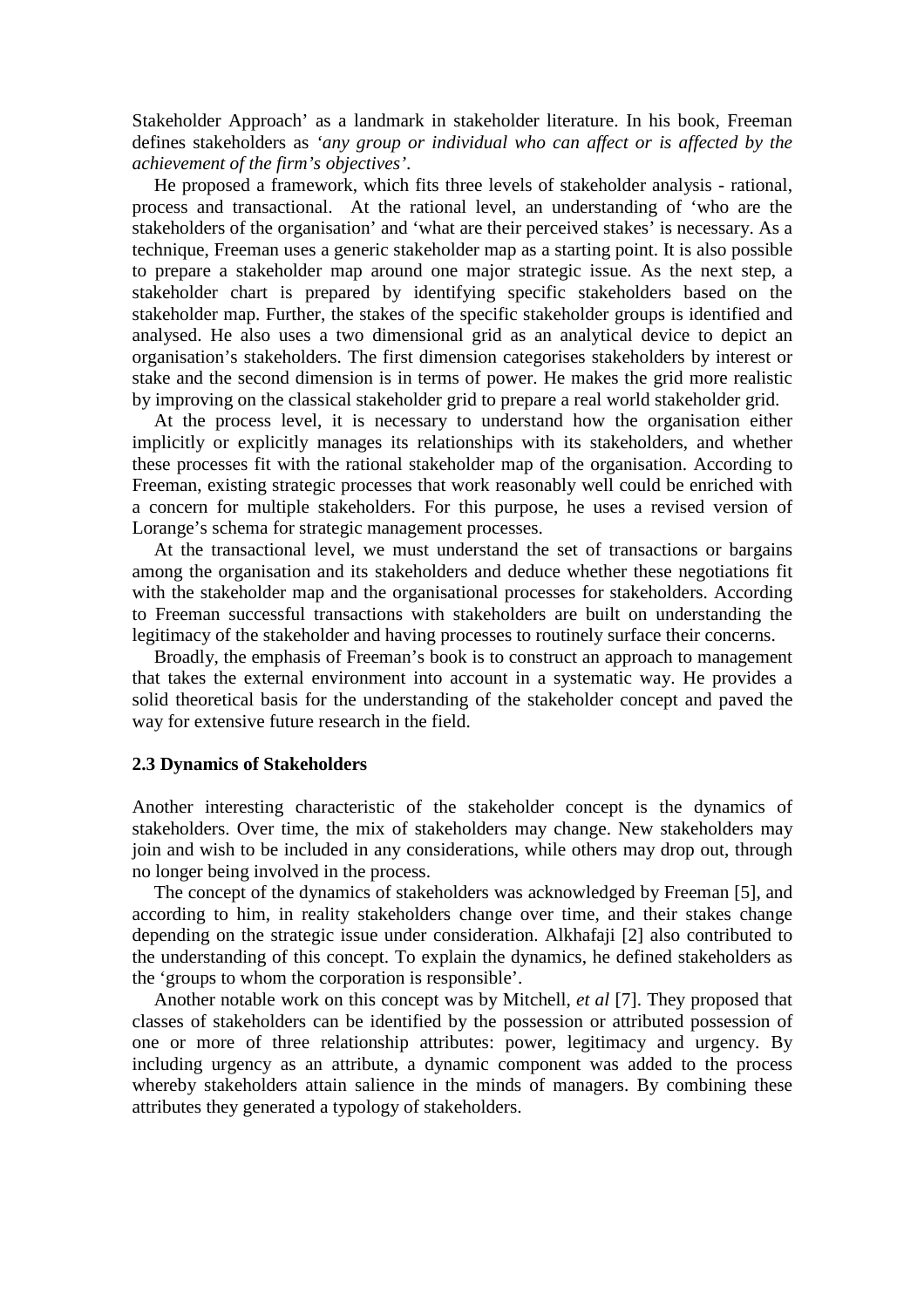

*Source*: Mitchell, et al. [7], Figure 2, p874.

Figure 2: Stakeholder Typology

According to their typology (Figure 2), if a stakeholder possesses only one of the three attributes, they are termed Latent stakeholders and have low stakeholder salience. If the only attribute present is power, such stakeholders are called Dormant stakeholders; if it is only legitimacy, they are called Discretionary stakeholders and if only urgency, they are called Demanding stakeholders. Stakeholder salience will be moderate, if two attributes are present and such stakeholders are called Expectant stakeholders. Among the expectant stakeholders, those having power and legitimacy only are called dominant stakeholders; those having legitimacy and urgency only are called Dependent stakeholders and those having power and urgency only are called Dangerous stakeholders. Stakeholder salience will be high where all the three attributes are perceived by managers to be present in a stakeholder and they are called Definitive stakeholders. Further the dynamic qualities were illustrated by showing how stakeholders can shift from one class to another, when the salience of stakeholders increase/decrease by attaining/loosing one or more of the attributes. Later, Agle *et al* [1] confirmed the model by empirically testing Mitchell *et al* [7] theoretical model.

The dynamics of stakeholders is a very interesting and important aspect of the stakeholder concept. Further research and empirical studies are required to get a better understanding and to gain deeper insight of this area.

## **3. Systems Thinking And Modelling**

Systems methodology or the systems approach refers to a set of conceptual and analytical methods used in systems thinking and modelling. The development of a systems thinking and modelling intervention involves five major phases (Maani and Cavana, [6], p16) as shown in Figure 3.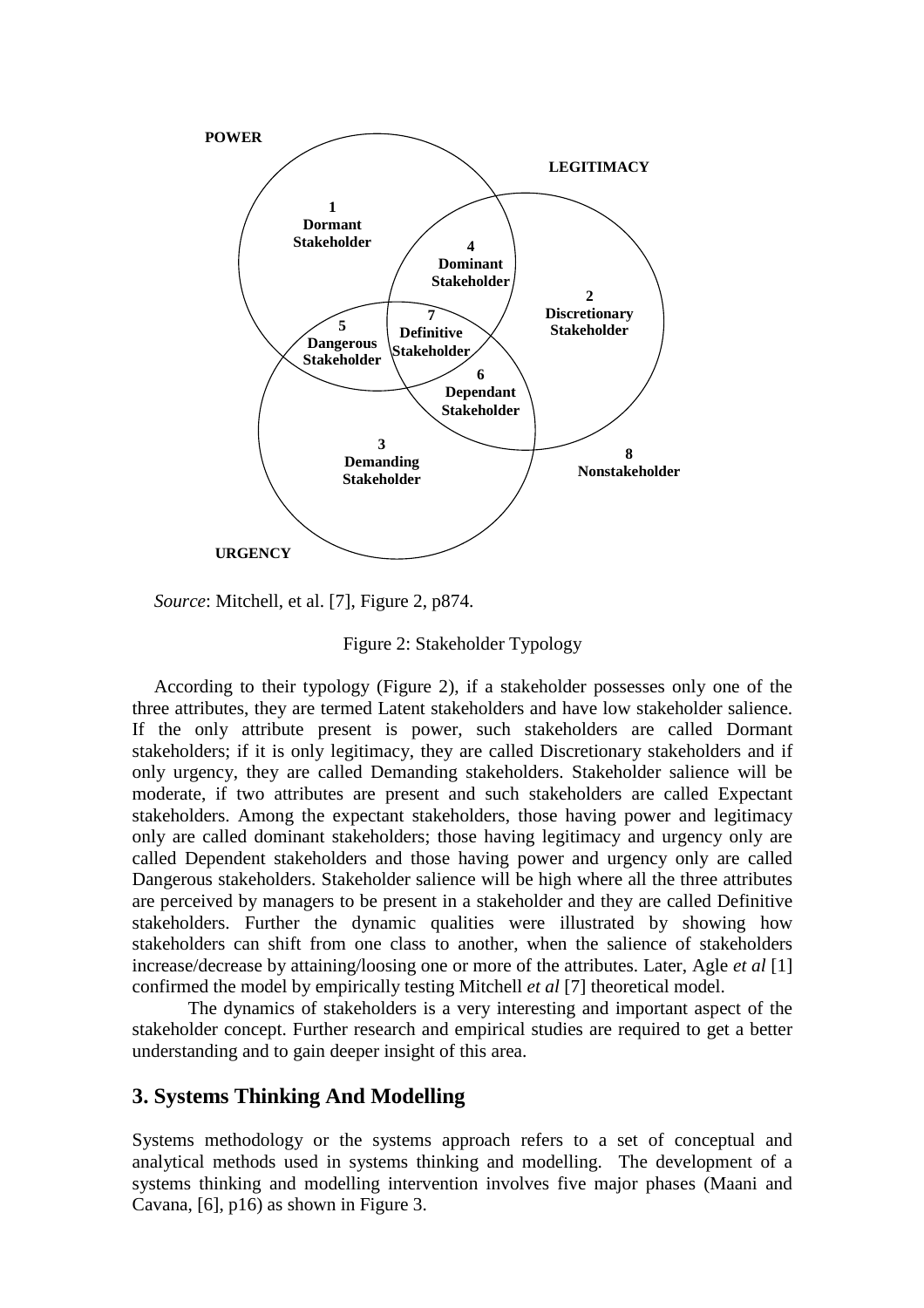| <b>Phases</b>                              |
|--------------------------------------------|
| <b>Problem Structuring</b>                 |
| Causal Loop Modelling                      |
| <b>Dynamic Modelling</b>                   |
| Scenario Planning and Modelling            |
| Implementation and Organisational Learning |

Figure 3: Framework for Systems Thinking and Modelling

We would like to propose that a well structured stakeholder analysis along with the active interaction of stakeholders would enrich the different phases of the systems thinking and modelling process. However in this paper, we would like to draw attention to the usefulness of stakeholder analysis in the 'problem structuring' and 'scenario planning & modelling' phases.

# **3.1 Problem Structuring**

In the problem structuring phase, the situation or issue at hand is defined and the scope and boundaries of the study are identified. This is the common first step in problem solving approaches. The problem-structuring step consists of the following steps (Maani and Cavana, [6], p17).

- *1. "Identification of the problem area or policy issues of concern to management. This step requires that we clearly establish the objectives, taking into account multiple stakeholders and perspectives.*
- *2. Collection of preliminary information and data including media reports, historical and statistical records, policy documents, previous studies and stakeholder interviews."*

# **3.2 Scenario Planning and Modelling**

In this phase, policies and strategies are tested under varying external conditions. This is referred to as scenario modelling. In Maani and Cavana [6], the method used to construct scenarios is based on the approach outlined by Schoemaker [8]. Schoemaker provides a 10 step method, which explicitly refers to stakeholders in steps 2 and 8:

*"Step 2: Identify the major stakeholders or actors who would have an interest in these issues, both those who may be affected by it and those who could influence matters appreciably. Identify their current roles, interests and power positions.*

*Step 8: Assess the revised scenarios in terms of how the key stakeholders would behave in them. Where appropriate, identify topics for further study that would provide stronger support for your scenarios, or might lead to revisions of these learning scenarios."*

# **4. A New Zealand Case Study**

In this case study we will explain how a systematic stakeholder analysis could be conducted for a supermarket. This supermarket, located in Wellington was facing an issue of declining market share during the last couple of years.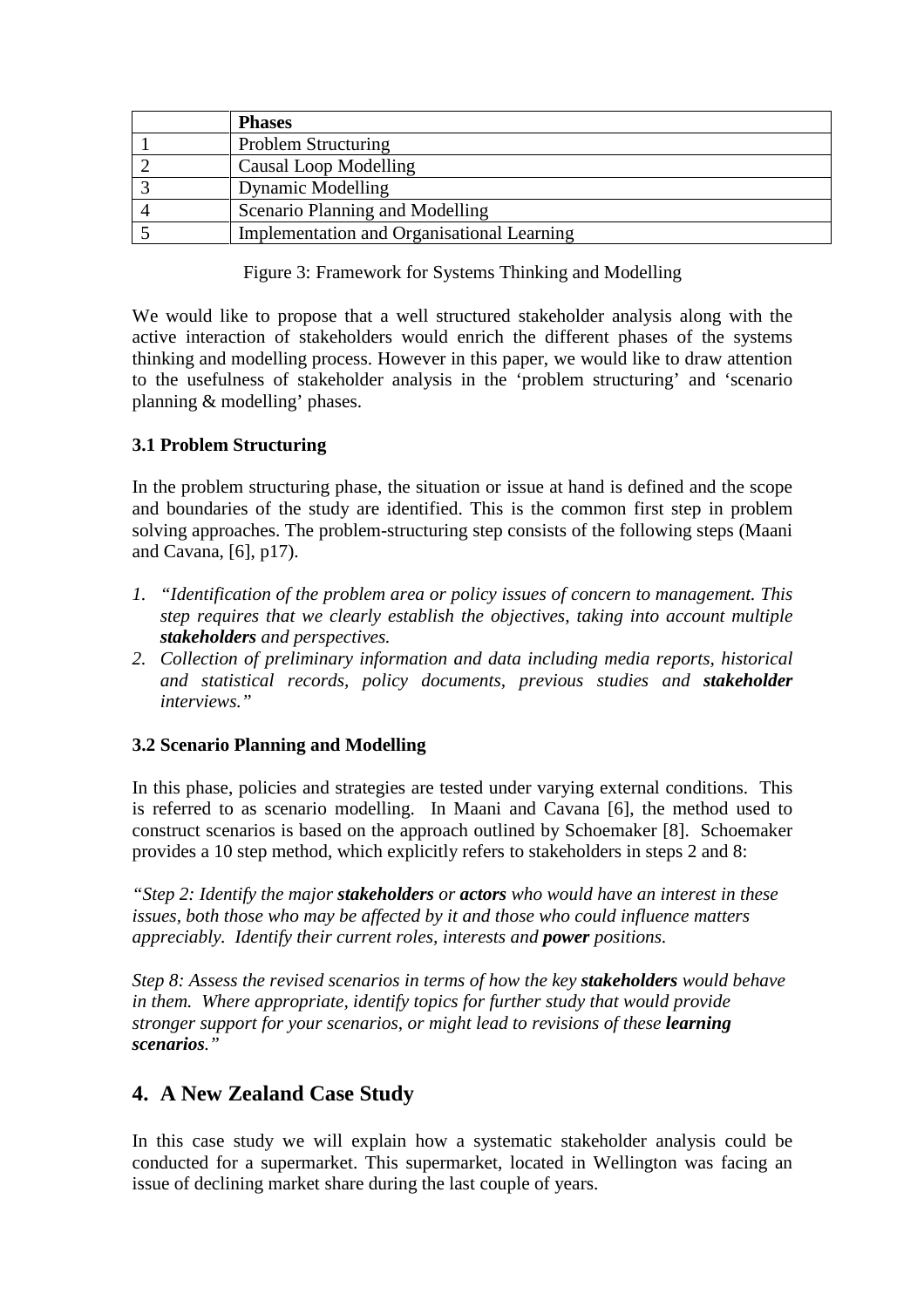Based on this strategic issue, it is possible to develop a stakeholder map of the organisation. The stakeholder map of this Wellington supermarket with respect to the strategic issue is shown in Figure 4.



Figure 4: Stakeholder Map of Wellington Supermarket

As the next step, a stakeholder chart for the Wellington supermarket was prepared by identifying specific stakeholders based on the stakeholder map. This is shown in Fig. 5.

| Owners                     | <b>Community</b>               | <b>Unions</b>                        |  |
|----------------------------|--------------------------------|--------------------------------------|--|
| Private shareholders       | Local community                | NZ store & warehouse employees union |  |
|                            | Wider community                | Central amalgamated workers union    |  |
|                            |                                | National distributors union          |  |
| <b>Employees</b>           | Government                     | <b>Competitors</b>                   |  |
| Managers                   | Ministry<br>of<br>Economic     | Countdown food markets               |  |
| Office staff               | Development                    | Big K supermarket                    |  |
| Counter staff              | <b>Labour Department</b>       | Big Fresh supermarket                |  |
| Shelf fillers              | <b>Inland Revenue</b>          | New World supermarket                |  |
| Other staff                | <b>ACC</b>                     | Pak 'N Save supermarket              |  |
|                            | <b>Regional Council</b>        | Woolworth supermarket                |  |
|                            | City Council                   | The Warehouse                        |  |
| <b>Consumer</b>            | <b>Financial Community</b>     | <b>Media</b>                         |  |
| <b>Advocates</b>           | <b>Commercial banks</b>        | <b>TV Channels</b>                   |  |
| <b>Consumers Institute</b> |                                | Radio stations                       |  |
|                            |                                | Wellington and local newspapers      |  |
| <b>Customers</b>           | <b>Special Interest Groups</b> | <b>Suppliers</b>                     |  |
| Local community            | Neighbourhood protection       | Large producer companies             |  |
| Wider community            | groups                         | Distributor companies                |  |
| Other businesses           | Environmental groups           | Direct vendors                       |  |
| (e.g. dairies)             |                                | Contractors                          |  |

Figure 5: Specific stakeholders of Wellington Supermarket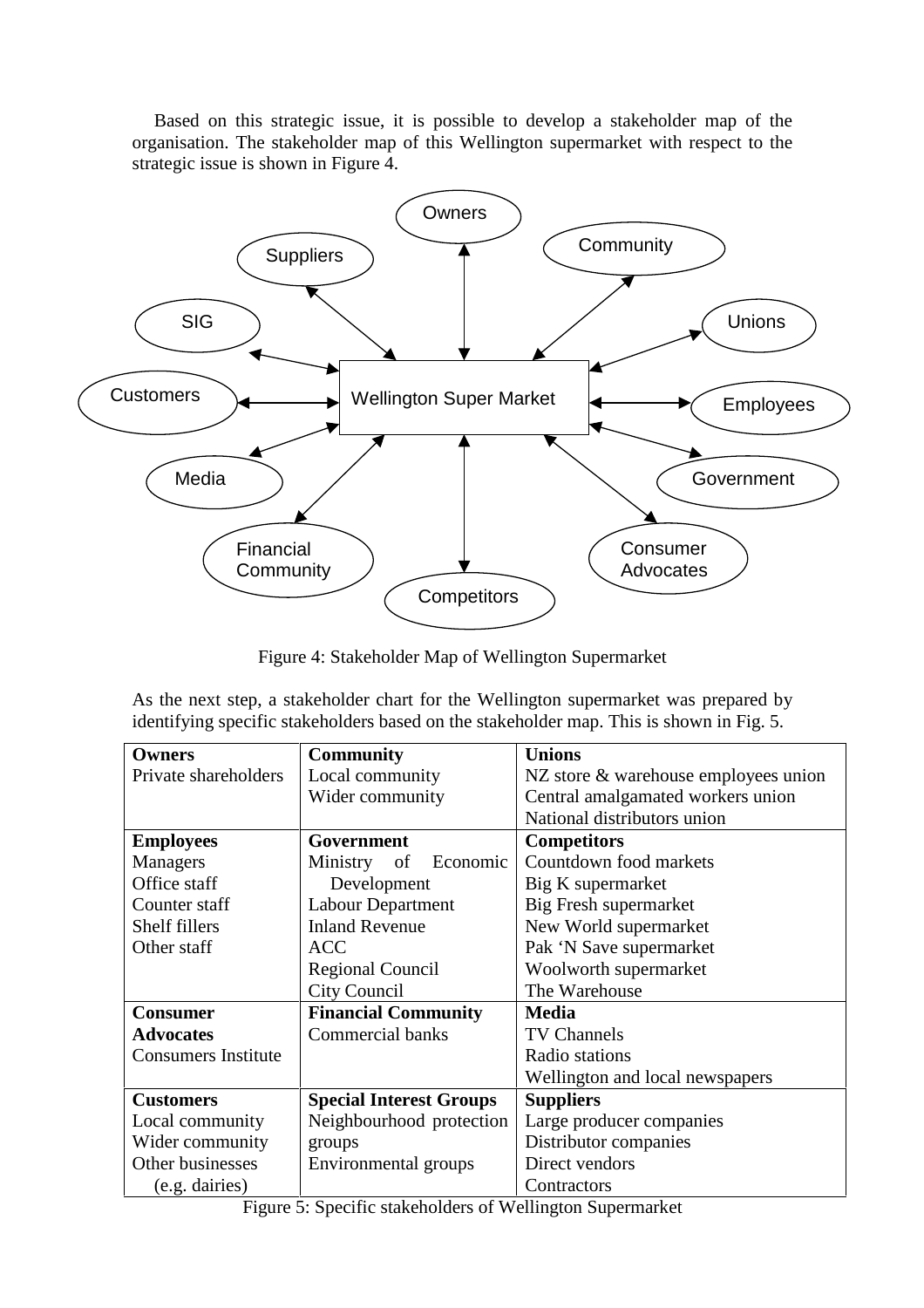Further, the stakes of the specific stakeholder groups is identified and analysed. In Figure 6 we have shown the stakes of some selected stakeholders of this Wellington supermarket.

| <b>Private shareholders</b>                                                              | <b>Local Community</b>                                                                 | New world supermarket                                                           |
|------------------------------------------------------------------------------------------|----------------------------------------------------------------------------------------|---------------------------------------------------------------------------------|
| Growth and income<br>Profit                                                              | High users of product<br>Product quality<br>Product variety<br>Price<br>Monthly budget | <b>Market Share</b><br>Price<br>Product variety                                 |
| <b>Managers</b>                                                                          | <b>Shelf fillers</b>                                                                   | <b>Consumers Institute</b>                                                      |
| <b>Salaries</b><br>Jobs and Job security<br>Discounts, benefits and<br>bonuses<br>Career | Wages<br>Jobs and Job security<br>Staff discounts                                      | Safety of products<br>Quality of products<br>Price<br>Misleading advertisements |

Figure 6: Stakes of Selected Stakeholders in Wellington Supermarket

A two dimensional grid as an analytical device could be developed to depict an organisation's stakeholders. The first dimension categorises stakeholders by interest or stake and the second dimension is in terms of power. In Figure 7 we present the power versus stake grid for some selected stakeholders of the Wellington Supermarket.

| <b>Power</b><br><b>Stake</b> | Formal<br><b>Or</b><br><b>Voting</b> | <b>Economic</b>      | <b>Political</b>    |
|------------------------------|--------------------------------------|----------------------|---------------------|
| <b>Equity</b>                | Private shareholders                 |                      |                     |
| <b>Economic</b>              | Commercial bank                      | Inland Revenue Dept. |                     |
| <b>Influencers</b>           |                                      |                      | Consumers institute |

Figure 7: Stakeholder Grid for selected stakeholders of Wellington Supermarket

After analysing the stakeholders systematically, as explained above, it is also possible to understand the dynamics of stakeholders using the stakeholder typology model as shown in Figure 3.